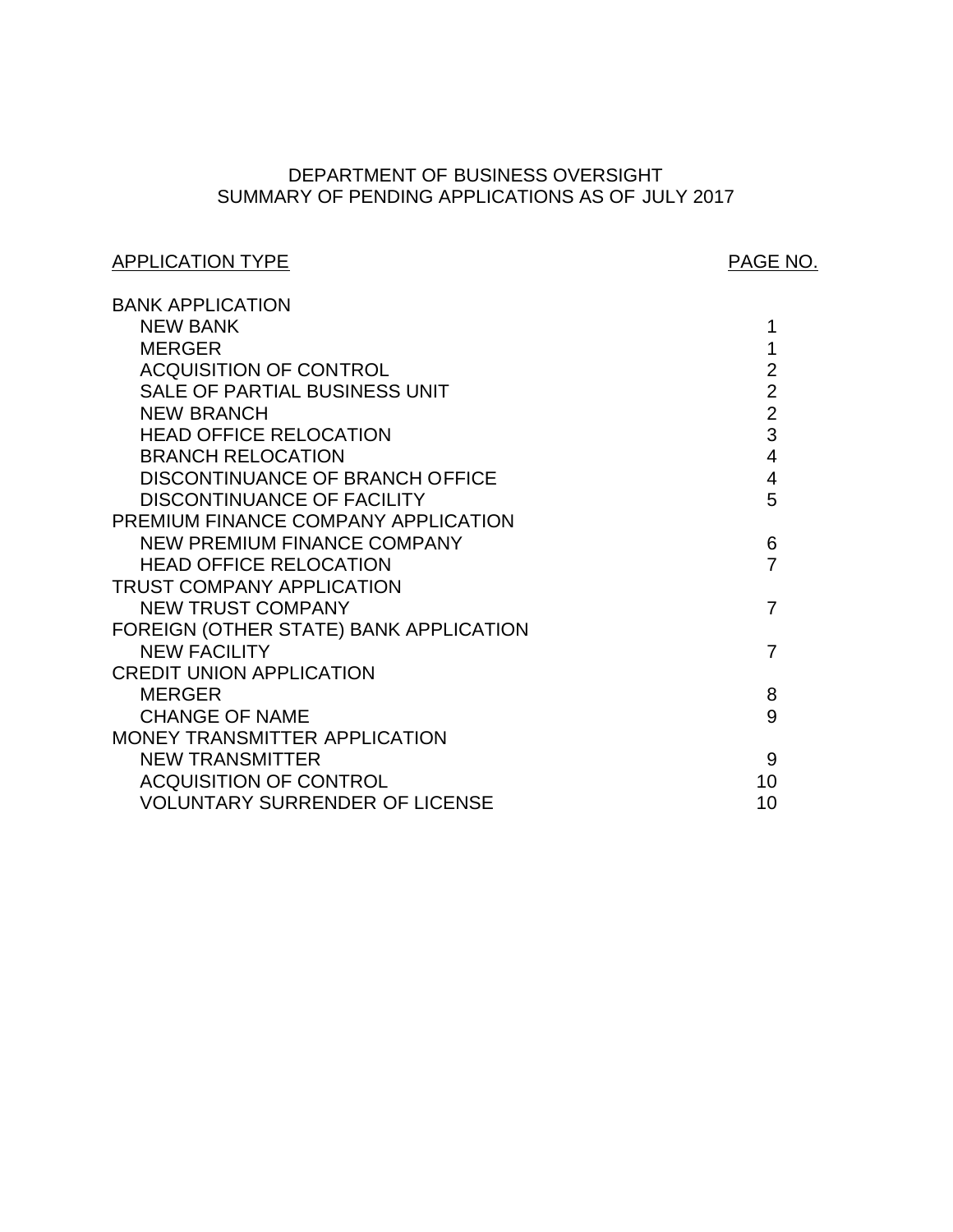## <span id="page-1-0"></span>**NEW BANK**

## **Approved: 2**

 401 West A Street, San Diego, San Diego County Correspondent: Maryam Hamzeh Carpenter & Company 5 Park Plaza, Suite 950, Irvine, CA 92614 ENDEAVOR BANK Filed: 8/12/16 Approved: 3/21/17

 6 Hutton Centre Drive, Santa Ana, Orange County Correspondent: Maryam Hamzeh Carpenter & Company 5 Park Plaza, Suite 950, Irvine, CA 92614 INFINITY BANK Filed: 7/7/16 Application amended: 12/21/16: change of name from SOCAL BANK (Proposed) Approved: 1/24/17

#### **MERGER**

#### **Filed: 4 Approved: 2**

 CALIFORNIA UNITED BANK, Los Angeles, to merge with and into PACIFIC WESTERN BANK, Beverly Hills Approved: 6/27/17 Filed: 5/1/17

 CAPITAL BANK, San Juan Capistrano, to merge with and into SEACOAST COMMERCE BANK, San Diego Filed: 5/17/17 Approved: 7/10/17

COMMUNITY 1<sup>ST</sup> BANK, Auburn, to merge with and into FIRST FOUNDATION BANK, Irvine Filed: 7/07/17

 FOLSOM LAKE BANK, Folsom to merge with and into CENTRAL VALLEY COMMUNITY BANK, Fresno Filed: 5/30/17

 OJAI COMMUNITY BANK, Ojai, to merge with and into BANK OF THE SIERRA, **Porterville** Filed: 5/30/17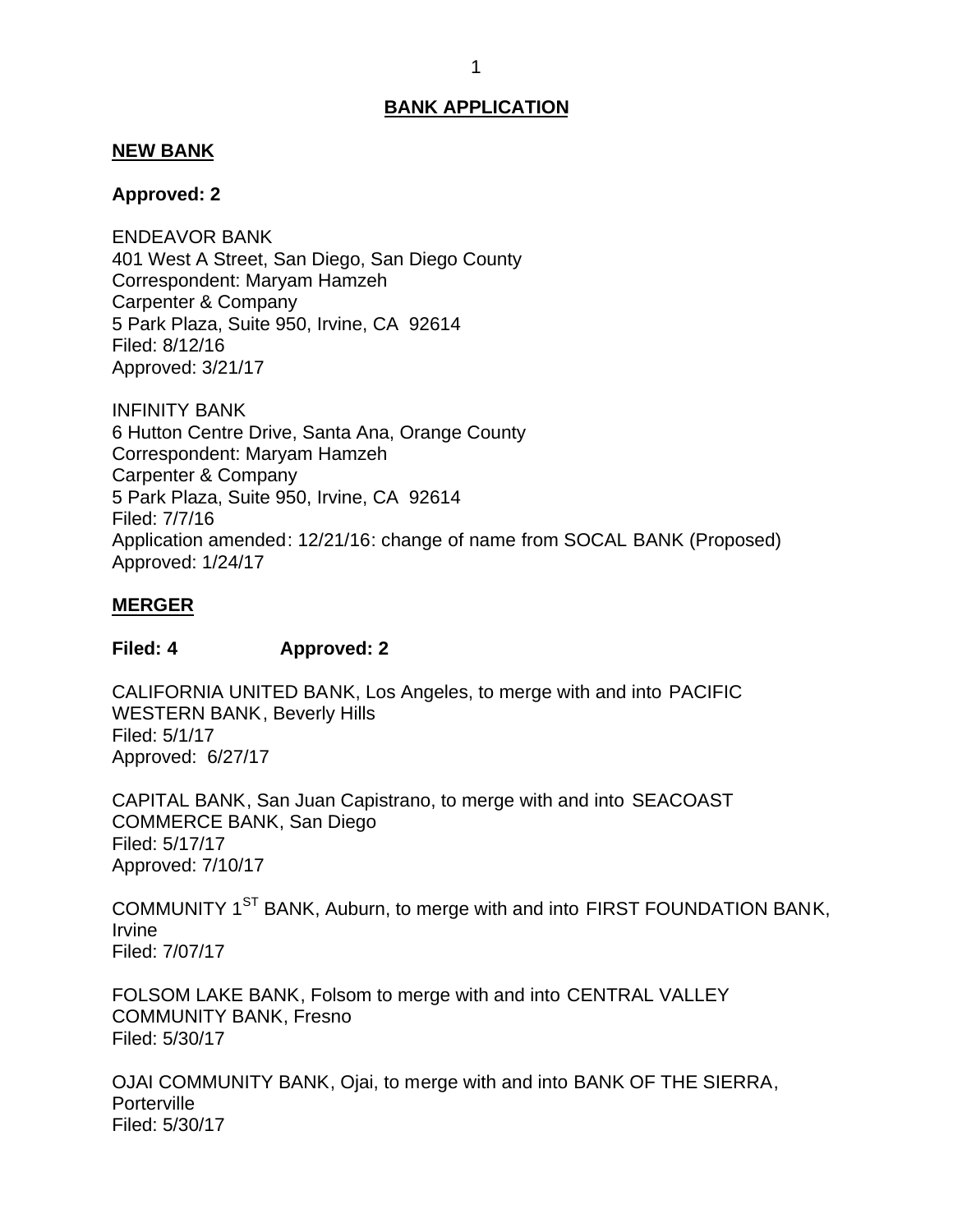## <span id="page-2-0"></span>**MERGER (Continued)**

 UNIBANK, Lynwood, Washington, to merge with and into BANK OF HOPE, Los Angeles, California Filed: 2/24/17

# **ACQUISITION OF CONTROL**

# **Filed: 2 Approved: 2**

 BASSWOOD CAPITAL MANAGEMENT, to acquire control of COMMERCEWEST BANK Filed: 6/30/17 Approved: 7/10/17

 CBB BANCORP, INC., to acquire control of COMMONWEALTH BUSINESS BANK Filed: 5/16/17 Approved: 7/11/17

 FARMERS & MERCHANTS BANCORP, to acquire control of BANK OF RIO VISTA Filed: 5/22/17

 NEW RESOURCE BANCORP, to acquire control of NEW RESOURCE BANK Filed: 4/28/17

# **SALE OF PARTIAL BUSINESS UNIT**

# **Approved: 2**

 OPUS BANK, Irvine, California, to sell its Clearview, Woondinville, Smokey Point and Lake Stevens branches to FIRST FINANCIAL NORTHWEST BANK, Renton, Washington Filed: 6/2/17 Approved: 6/27/17

 OPUS BANK, Irvine, California, to sell its El Cajon Branch to HOMESTREET BANK, Seattle, Washington Filed: 6/13/17 Approved: 7/10/17

# **NEW BRANCH**

**No Objection: 1 Opened: 5** 

 BANK OF THE WEST 3137 E. Elwood Street, Phoenix, Maricopa County, Arizona Opened: 7/3/17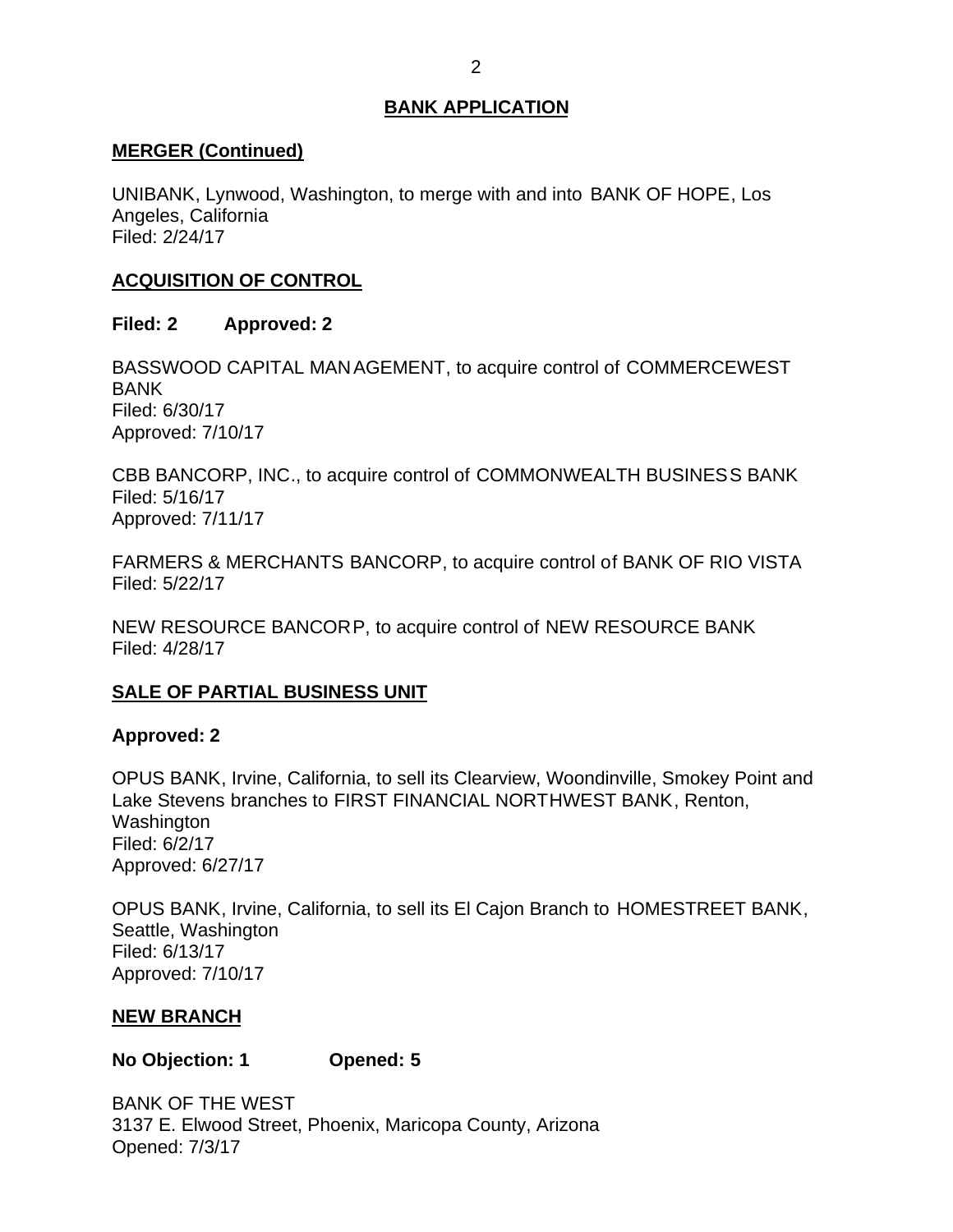## <span id="page-3-0"></span>**NEW BRANCH (Continued)**

 2164 Royal Ln, Dallas, Dallas County, Texas No Objection: 1/11/17 COMMONWEALTH BUSINESS BANK Opened: 3/20/17

 3121 W. Olympic Boulevard, Los Angeles, Los Angeles County COMMONWEALTH BUSINESS BANK Opened: 7/05/17

 2625 Old Denton Road, Carrollton, Denton County, Texas COMMONWEALTH BUSINESS BANK Opened: 7/24/17

 210-16 Northern Boulevard, Community of Bayside, Borough of Queens, New York No Objection: 12/6/16 PACIFIC CITY BANK

 SAN DIEGO PRIVATE BANK 9606 S. Santa Monica Boulevard, Beverly Hills, Los Angeles County Opened: 7/31/17

#### **HEAD OFFICE RELOCATION**

**No Objection: 1 Effected: 2** 

 From 2021 W. March Lane, to 517 E. Weber Avenue, Stockton, San Joaquin County BAC COMMUNITY BANK Effected: 7/31/17

From 818 West 7<sup>th</sup> Street, to 700 South Flower Street, Los Angeles, Los Angeles No Objection: 10/3/16 CALIFORNIA UNITED BANK **County** 

 From 355 South Grand Avenue to 333 South Grand Avenue, Los Angeles, Los Angeles No Objection: 6/30/17 GRANDPOINT BANK **County** Effected: 7/31/17

#### **BRANCH RELOCATION**

**No Objection: 2 Effected: 1** 

 From 2130 Otis Drive, to 2208 South Shore Center, Alameda, Alameda County BANK OF MARIN Effected: 7/17/17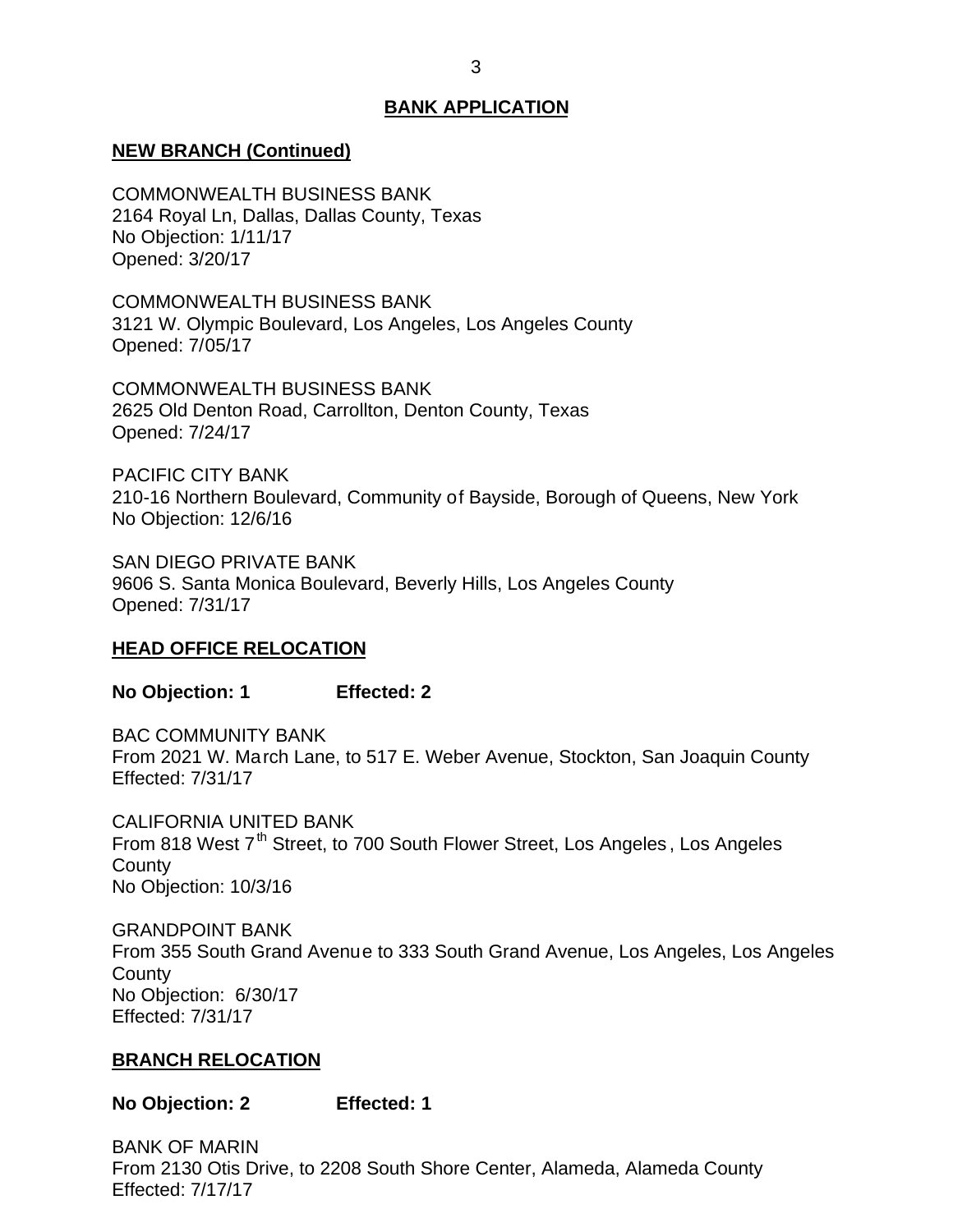## <span id="page-4-0"></span>**BRANCH RELOCATION (Continued)**

 From 4600 California Avenue, to 5060 California Avenue, Bakersfield, Kern County No Objection: 4/17/17 CITIZENS BUSINESS BANK

 From 9720 Wilshire Boulevard, Beverly Hills, to 1800 A venue of the Stars, Los Angeles, No Objection: 7/31/17 PACIFIC MERCANTILE BANK Los Angeles County

#### **DISCONTINUANCE OF BRANCH OFFICE**

#### **No Objection: 12 Discontinued: 3**

 14725 Jeffrey Road, Irvine, Orange County No Objection: 5/17/17 BANK OF HOPE Discontinued: 7/28/17

 BANK OF THE SIERRA 7029 N. Ingram Avenue, Fresno, Fresno County No Objection: 5/17/17

 BANK OF THE WEST 407 Colorado Avenue, Santa Monica, Los Angeles County No Objection: 10/27/16

 BANK OF THE WEST 3888 Stevens Creek Boulevard, San Jose, Santa Clara County No Objection: 4/20/17

CITIZENS BUSINESS BANK

 7391 N. Palm Avenue, Fresno, Fresno County 500 W. Main Street, Visalia, Tulare County

No Objection: 4/17/17

 256 North K Street, Tulare, Tulare County No Objection: 6/8/17 CITIZENS BUSINESS BANK

 3030 LBJ Freeway, Dallas, Dallas County, Texas No Objection: 1/11/17 COMMONWEALTH BUSINESS BAN K Discontinued: 7/24/17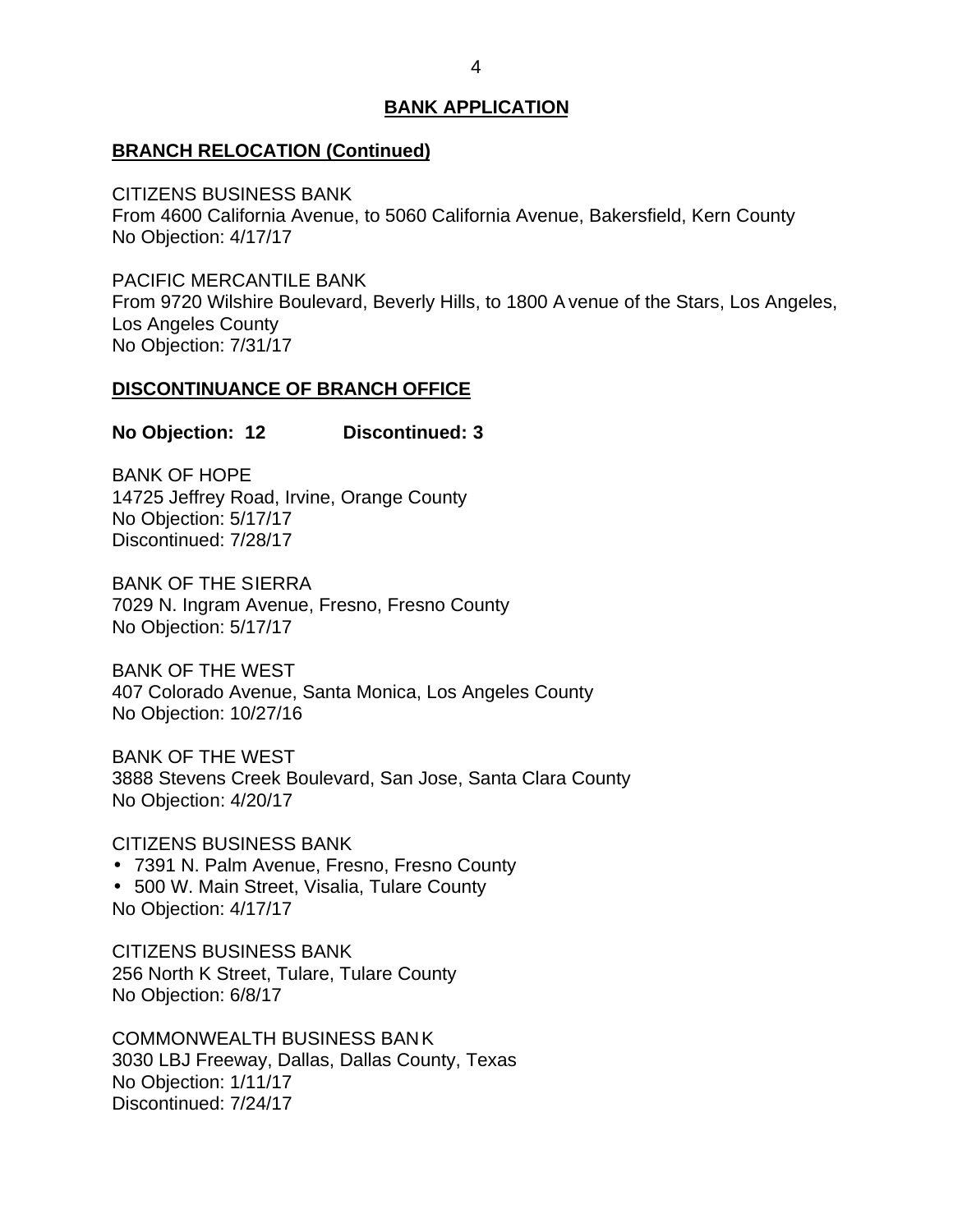#### <span id="page-5-0"></span>**DISCONTINUANCE OF BRANCH OFFICE (Continued)**

HANMI BANK

- 9300 Wilshire Boulevard, Beverly Hills, Los Angeles County
- 2370 Crenshaw Boulevard, Torrance, Los Angeles County

No Objection: 7/5/17

 1751 Howe Avenue, Sacramento, Sacramento County No Objection: 9/21/16 MECHANICS BANK

 PACIFIC PREMIER BANK 5738 Calle Real, Goleta, Santa Barbara County No Objection: 6/5/17 Discontinued: 7/14/17

 2999 Douglas Boulevard, Roseville, Placer County No Objection: 4/25/17 TRI COUNTIES BANK

 39 Lincoln Boulevard, Lincoln, Placer County No Objection: 5/9/17 TRI COUNTIES BANK

 6391-J Westside Road, Redding, Shasta County No Objection: 6/14/17 TRI COUNTIES BANK

## **DISCONTINUANCE OF FACILITY**

## **Discontinued: 6**

 BANK OF THE WEST 3137 E. Elwood Street, Phoenix, Maricopa County, Arizona Discontinued: 7/3/17

 17304 Preston Road, Dallas, Dallas County, Texas OPUS BANK Discontinued: 5/31/17

 10200 Forest Green Boulevard, Louisville, Jefferson County, Kentucky 5 Revere Drive, Northbrook, Cook County, Illinois OPUS BANK Discontinued: 6/30/17

 5200 Irwindale Boulevard, Irwindale, Los Angeles County PACIFIC PREMIER BANK Discontinued: 1/20/17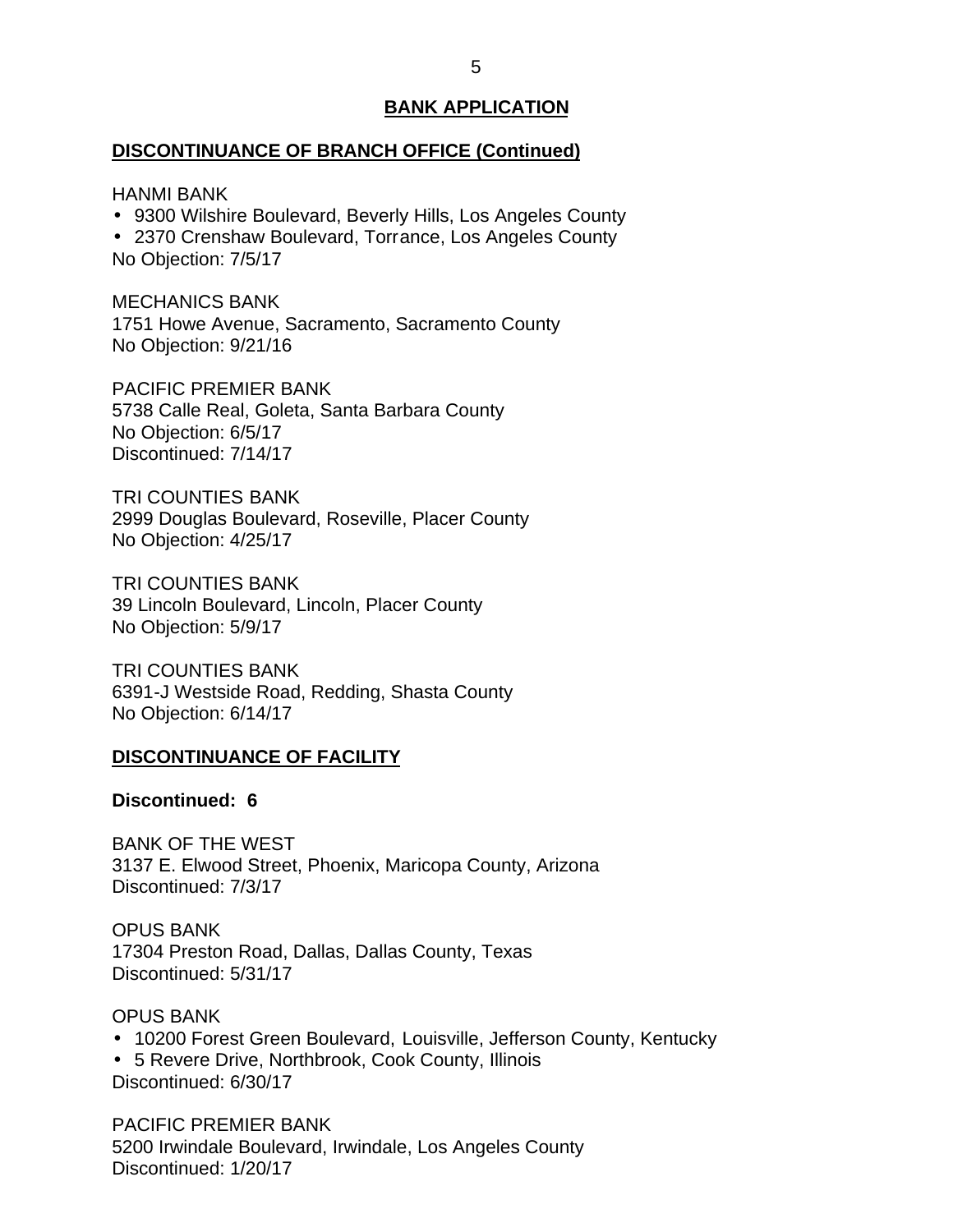## <span id="page-6-0"></span>**DISCONTINUANCE OF FACILITY (Continued)**

 180 Sansome Street, City and County of San Francisco SILICON VALLEY BANK Discontinued: 7/8/17

# **PREMIUM FINANCE COMPANY APPLICATION**

# **NEW PREMIUM FINANCE COMPANY**

**Filed: 7 Approved: 1 Opened: 1** 

 CAPITAL PREMIUM FUNDING OF CALIFORNIA, INC. 818 West 7<sup>th</sup> Street, Los Angeles, Los Angeles County Filed: 9/14/16

 600 West Broadway, San Diego, San Diego County FARRALONE FINANCIAL CORPORATION Filed: 4/27/17

 MILLENNIUM FINANCE CORP. 660 Newport Center Drive, Newport Beach, Orange County Filed: 4/25/17

 NATIONAL PARTNERS FPCO INC. OF CALIFORNIA 1610 Wynkoop Street, Denver, Denver County, Colorado Filed: 12/27/16

 NEXT WAVE PREMIUM FINANCE, INC. 660 Newport Center Drive, Newport Beach, Orange County Filed: 2/7/17

 601 E. Glenoaks Boulevard, Glendale, Los Angeles County PRIMEPLAN PREMIUM FINANCING INC. Filed: 8/15/16 Approved: 2/14/17

 RELIANCE PREMIUM FINANCE, INC. 2550 North Hollywood Way, Burbank, Los Angeles County Filed: 9/21/16

 SERVICE PAYMENT PLAN OF CALIFORNIA, INC. 818 West Seventh Street, Los Angeles, Los Angeles County Filed: 1/9/17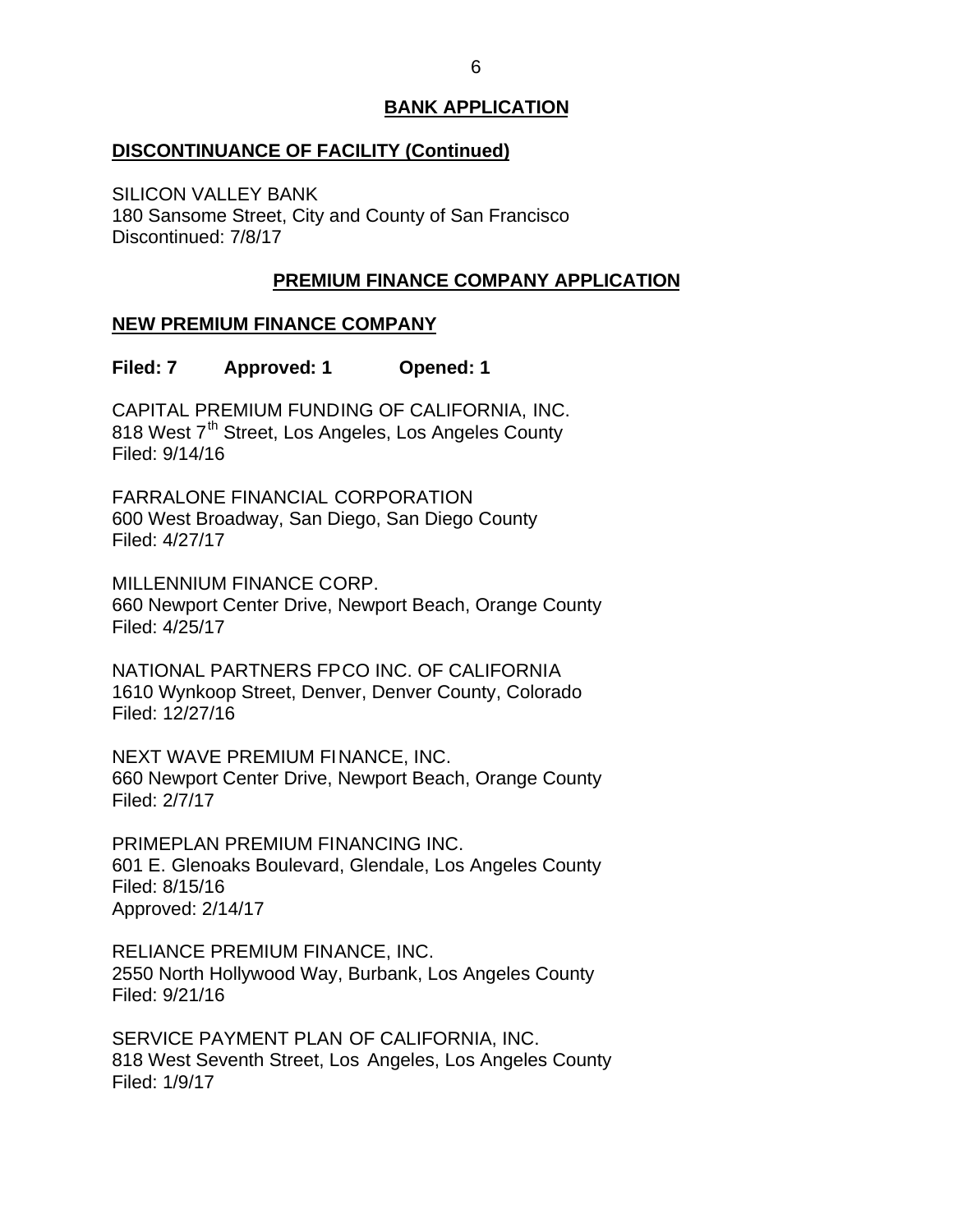# **PREMIUM FINANCE COMPANY APPLICATION**

# <span id="page-7-0"></span> **NEW PREMIUM FINANCE COMPANY (Continued)**

 TAFS PREMIUM FINANCE CALIFORNIA, INC. 6200 Canoga Avenue, Woodland Hills, Los Angeles County Filed: 11/28/16 Approved: 3/28/17 Opened: 7/14/17

# **HEAD OFFICE RELOCATION**

## **Effected: 1**

 PI OMEGA DELTA FINANCIAL SERVICES From 13490 Hiddenvalley Road, Victorville, to 19186 Kanbridge Street, Apple Valley, San Bernardino County Approved: 7/10/17 Effected: 7/10/17

# **TRUST COMPANY APPLICATION**

## **NEW TRUST COMPANY**

## **Withdrawn: 1**

 BAY AREA TRUST (Proposed) Downtown Palo Alto, Palo Alto, Santa Clara County Filed: 6/9/16 Withdrawn: 7/31/17

# **FOREIGN (OTHER STATE) BANK APPLICATION**

# **NEW FACILITY**

# **Filed: 3 No Objection: 4**

 3199E Airport Boulevard, Costa Mesa, Orange County (Facility – Insured Bank) No Objection: 11/28/16 CENTENNIAL BANK

 FIRST BANK FINANCIAL CENTRE 515 S. Flower Street, Los Angeles, Los Angeles County (Facility – Insured Bank) No Objection: 4/2/15

 6301 Beach Boulevard, Buena Park, Orange County (Facility – Insured Bank) No Objection: 1/26/17 FIRST INTERCONTINENTAL BANK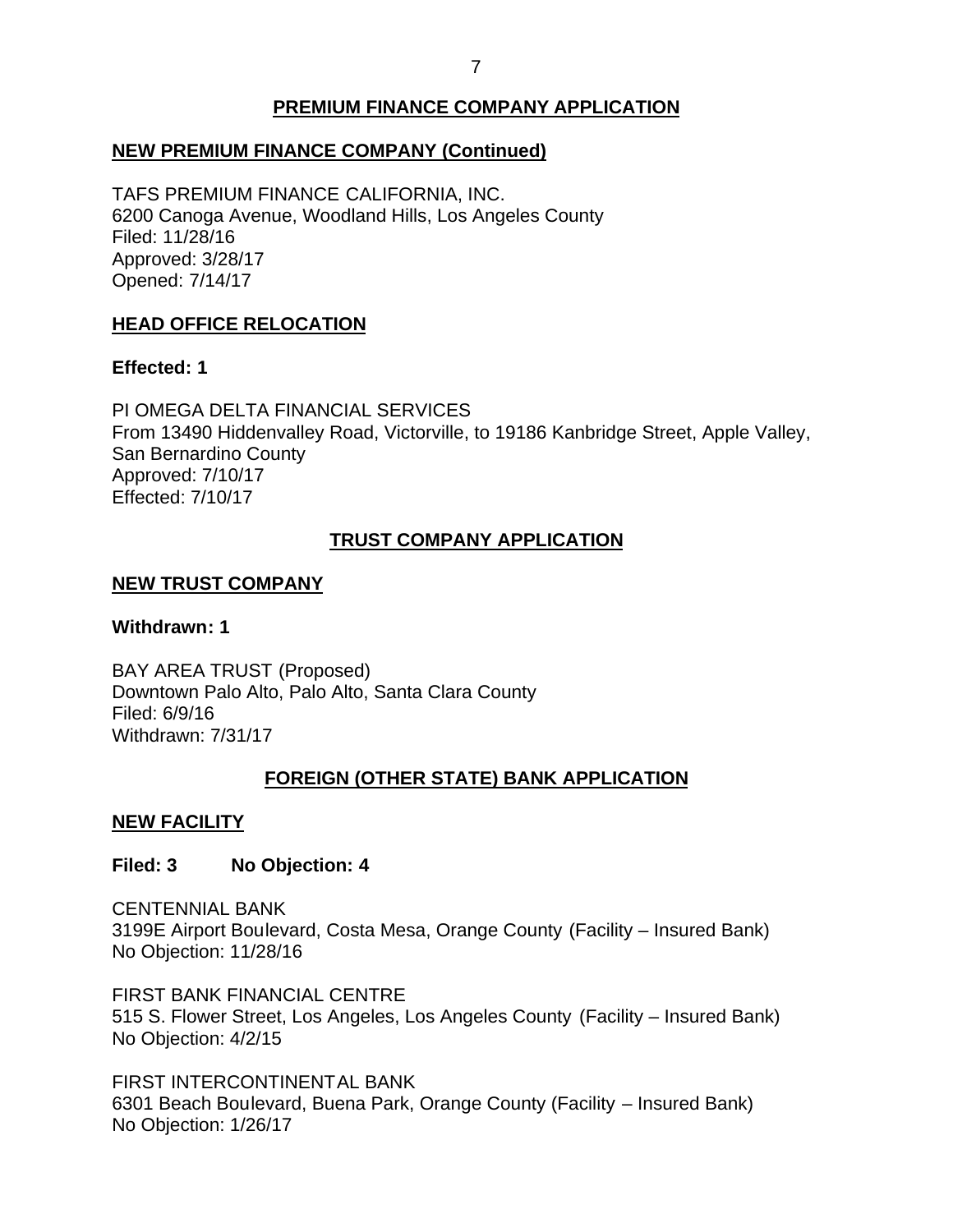# **FOREIGN (OTHER STATE) BANK APPLICATION**

# <span id="page-8-0"></span> **NEW FACILITY (Continued)**

 11801 Pierce Street, Riverside, Riverside County (Facility – Insured Bank) INLAND BANK AND TRUST No Objection: 5/25/17

 NEWPORT TRUST COMPANY 515 S. Figueroa Street, Los Angeles, Los Angeles County (Facility – Uninsured Trust Company) Filed: 6/12/17

 ROBECO TRUST COMPANY City of Greenbrae, Marin County (Facility – Uninsured Trust Company) Filed: 4/20/15

 STATE STREET GLOBAL ADVISORS TRUST COMPANY Steuart Tower, One Market Street, City and County of San Francisco (Facility – Uninsured Trust Company) Filed: 4/5/17

# **CREDIT UNION APPLICATION**

## **MERGER**

## **Filed: 4 Effected: 1**

 DAIJO FEDERAL CREDIT UNION, Los Angeles, to merge with and into NIKKEI CREDIT UNION, Gardena Filed: 3/3/17 Effected: 7/31/17

 ENTRUST FINANCIAL CREDIT UNION, Richmond, Virginia, to merge with and into CHRISTIAN COMMUNITY CREDIT UNION, San Dimas, California Filed: 11/29/16

 PACIFIC COMMUNITY CREDIT UNION, Fullerton, to merge with and into CREDIT UNION OF SOUTHERN CALIFORNIA, Anaheim Filed: 6/19/17

 RAFE Federal Credit Union, Riverside, to merge with and into FINANCIAL PARTNERS CREDIT UNION, Downey Filed: 7/24/17

 STAR HARBOR FEDERAL CREDIT UNION, Rancho Dominguez, to merge with and into FINANCIAL PARTNERS CREDIT UNION, Downey Filed: 3/13/17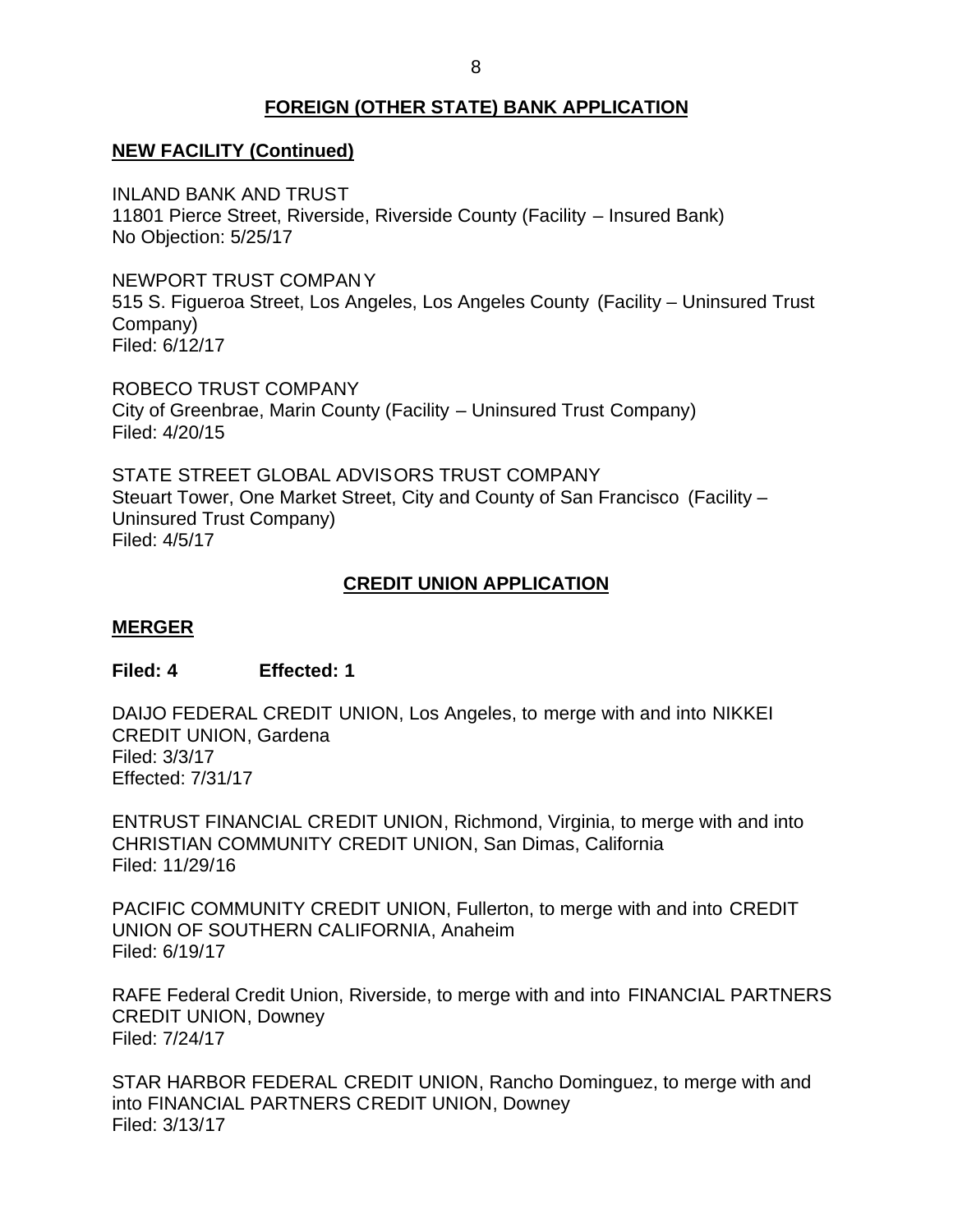## **CREDIT UNION APPLICATION**

## <span id="page-9-0"></span>**CHANGE OF NAME**

#### **Effected: 1**

 MENDO LAKE CREDIT UNION to change its name to COMMUNITY FIRST CREDIT UNION Effected: 6/30/17

## **MONEY TRANSMITTER APPLICATION**

#### **NEW TRANSMITTER**

## **Filed: 13 Approved: 1**

ALIGN COMMERCE PAYMENTS INC. Filed: 4/14/17

 ALIPAY US, INC. Filed: 3/18/15

BANNOCKBURN GLOBAL FOREX, LLC Filed: 12/21/16

BILL.COM Filed: 4/2/15 Approved: 8/4/15

BILLMO LLC Filed: 9/29/16

 ENVIOS DE VALORES LA NACIONAL CORP. Filed: 4/5/17

HSI USA INC. Filed: 6/6/16

INTERCAMBIO EXPRESS, INC. Filed: 11/9/16

MERCARI, INC. Filed: 1/13/17

NOBEL FINANCIAL INC. Filed: 12/8/16

PAYPOOL LLC Filed: 1/11/17